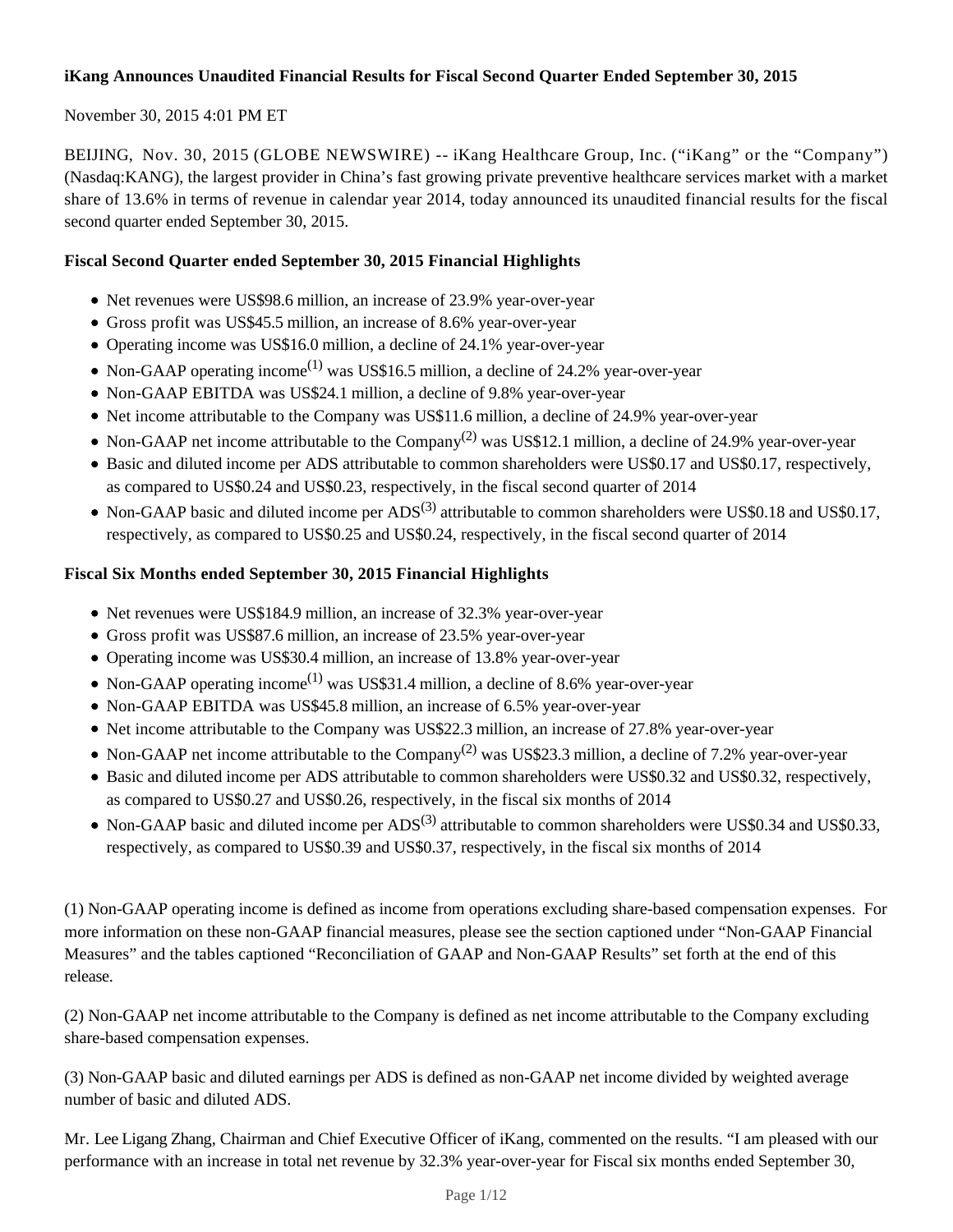2015. The Company's performance was fully in line with our expectations.

"We have made great strides in executing on our strategic objectives to expand into new areas of growth and strengthen our capabilities as the prime mover in China's fast moving private preventive healthcare services market. iKang acquired three high quality former Ciming franchisees in August that serves to consolidate our nationwide network of medical centres, and we will continue to augment our coverage with strategic high-end, high quality centres. We have also continued our investment for the future of iKang by expediting our expansion in the mobile healthcare space."

Mr. Zhang concluded, "At a time when our strategic initiatives are bearing fruit and new niche services are underway, our greater focus on the increased integration of our newly acquired centres will enable us to further enhance our business line. We remain unwavering in our commitment to focus on growing our network, executing on our transformation strategies and building our business for the long run."

# **FISCAL SECOND QUARTER ENDED SEPTEMBER 30, 2015 UNAUDITED FINANCIAL RESULTS**

#### **Net Revenues**

Net revenues for the fiscal second quarter were US\$98.6 million, representing a 23.9% increase from US\$79.6 million in the same period in the last fiscal year*.* On a constant dollar basis, the growth would be 26.7%. As of September 30, 2015, the number of self-owned medical centers totalled 77 compared to 50 as of September 30, 2014. In the quarter, the Company served approximately a total of 1,245,000 customer visits under both corporate and individual programs, representing an increase of 27.4% over the fiscal second quarter of 2014.

The table below sets forth a breakdown of net revenues:

| $(US\$ s million                 | $2nd$ Fiscal Quarter Ended $2nd$ Fiscal Quarter Ended $_{\mathrm{YoY}}$ % Change |      |       |               |  |  |
|----------------------------------|----------------------------------------------------------------------------------|------|-------|---------------|--|--|
|                                  | September 30, 2015                                                               |      |       |               |  |  |
| <b>Medical Examinations 83.6</b> |                                                                                  | 68.3 | 22.4  | $\%$          |  |  |
| <b>Disease Screening</b>         | 7.0                                                                              | 5.3  | 33.5  | %             |  |  |
| <b>Dental Services</b>           | 1.6                                                                              | 0.7  | 109.8 | %             |  |  |
| <b>Other Services</b>            | 6.4                                                                              | 5.3  | 20.8  | %             |  |  |
| <b>Total</b>                     | 98.6                                                                             | 79.6 | 23.9  | $\frac{0}{0}$ |  |  |

*Medical Examinations*: Net revenues for the quarter were US\$83.6 million, representing a 22.4% increase from US\$68.3 million in the same period of last fiscal year.

*Disease Screening*: Net revenues for the quarter were US\$7.0 million, representing a 33.5% increase from US\$5.3 million in the same period of last fiscal year. Disease screening services refer to the additional services requested by individuals under the basic corporate medical examination programs as a result of individual needs.

*Dental Services*: Net revenues for the quarter were US\$1.6 million, representing a 109.8% increase from US\$0.7 million in the same period in the last fiscal year.

*Other Services*: Net revenues for the quarter were US\$6.4 million, representing a 20.8% increase from US\$5.3 million in the same period in the last fiscal year, which was mainly due to the incremental revenue contribution from outpatient services, medical consultancy services and packaged medical services.

# **Cost of Revenues**

Cost of revenues for the quarter was US\$53.2 million, representing a 40.9% increase from US\$37.7 million in the same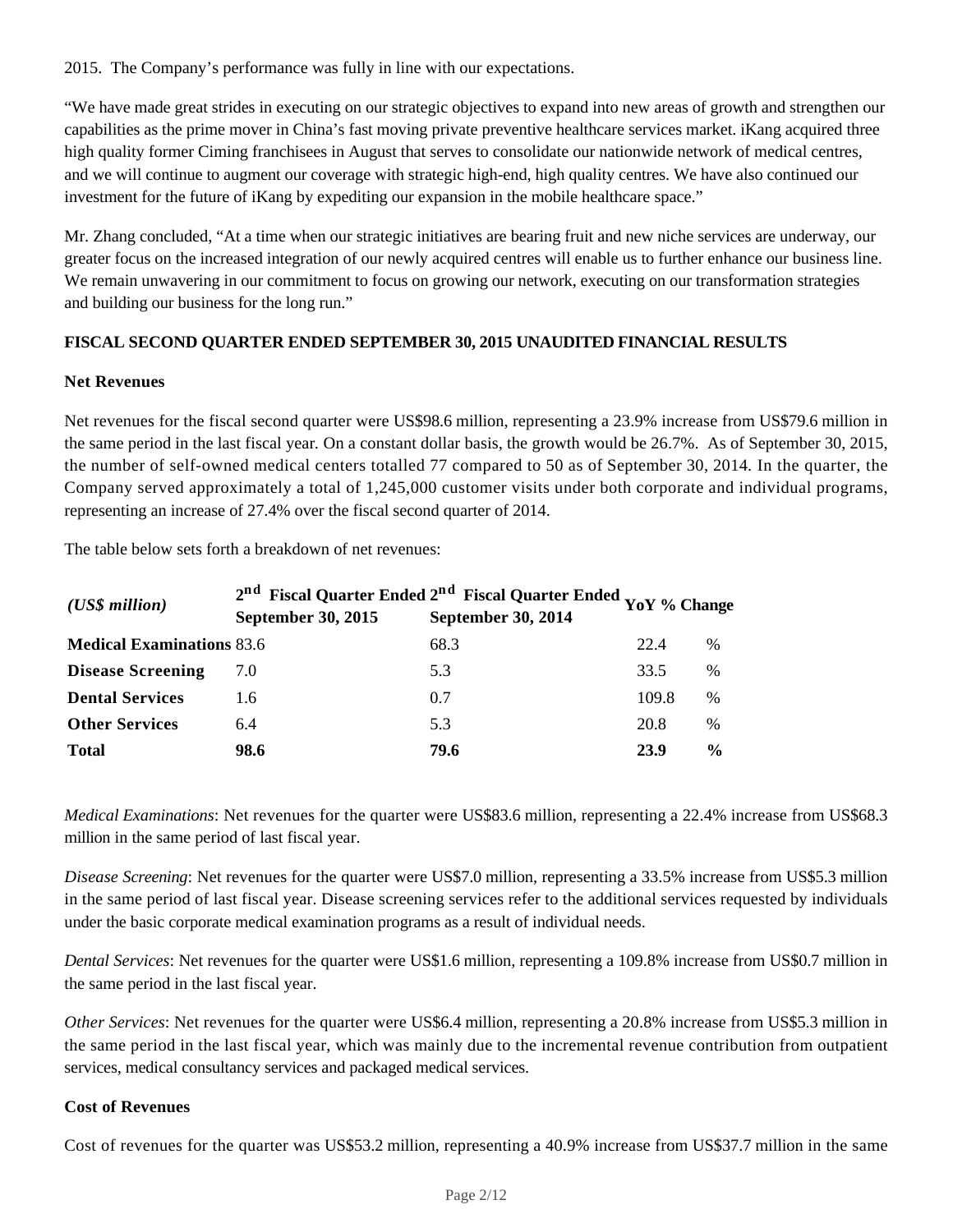period in the last fiscal year.

# **Gross Profit and Gross Margin**

Gross profit for the quarter was US\$45.5 million, representing an 8.6% increase from US\$41.9 million in the same period in the last fiscal year. Gross margin for the quarter was 46.1%, as compared to 52.6% in the second quarter of fiscal 2014. Gross margin was diluted mainly due to the additions of newly acquired medical centers which has lower gross margin as they were still in the ramping up period.

# **Operating Expenses**

Total operating expenses for the quarter were US\$29.5 million, representing a 41.6% increase from US\$20.8 million in the same period in the last fiscal year.

#### Selling and marketing expenses

Selling and marketing expenses for the quarter were US\$14.5 million, accounting for 14.7% of total net revenues as compared to 12.0% in the same period in the last fiscal year. The increase in the selling and marketing expenses was mainly due to the expansion of sales and marketing team and the increase in our investment in brand building to further upgrade our high-quality image.

#### General and administrative expenses

General and administrative expenses for the quarter were US\$14.1 million, accounting for 14.3% of total net revenues as compared to 13.8% in the same period in the last fiscal year.

#### Research and development expenses

Research and development expenses for the quarter were US\$961,000, accounting for 1.0% of total net revenues as compared to 0.4% in the same period in the last fiscal year.

#### **Income from Operations**

Income from operations for the quarter was US\$16.0 million, representing a 24.1% decrease from US\$21.1 million in the same period in the last fiscal year. Excluding share-based compensation of US\$489,000 for this quarter and US\$649,000 for the same quarter last year, non-GAAP income from operations for the quarter was US\$16.5 million as compared to US\$21.7 million, which reflected a decline of 24.2%.

#### **Net Income**

Net income attributable to the Company for the quarter was US\$11.6 million, representing a decrease of 24.9% from US\$15.5 million for the same period in the last fiscal year.

Non-GAAP net income for the quarter was US\$12.1 million, representing a decline of 24.9% from US\$16.1 million for the same period in fiscal 2014.

#### **Basic and Diluted Earnings per ADS**

Basic and diluted income per ADS attributable to common shareholders were US\$0.17 and US\$0.17, respectively, compared to basic and diluted income per ADS attributable to common shareholders of US\$0.24 and US\$0.23, respectively, in the same quarter of fiscal 2014.

Non-GAAP basic and diluted income per ADS attributable to common shareholders were US\$0.18 and US\$0.17, respectively, compared to basic and diluted income per ADS attributable to common shareholders of US\$0.25 and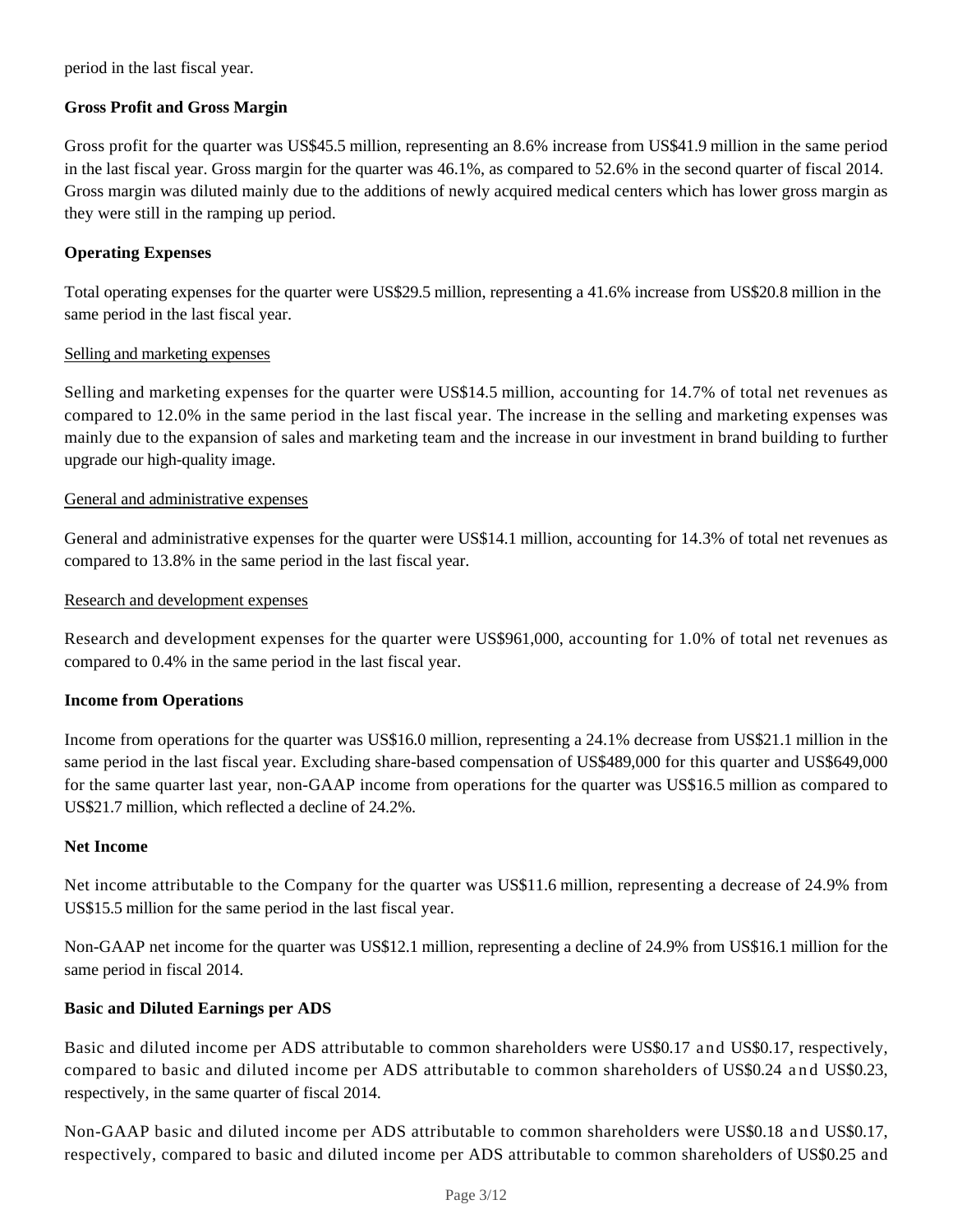US\$0.24, respectively, in the same quarter of fiscal 2014.

# **FISCAL SIX MONTHS ENDED SEPTEMBER 30, 2015 UNAUDITED FINANCIAL RESULTS**

#### **Net Revenues**

Net revenues for the fiscal six months were US\$184.9 million, representing a 32.3% increase from US\$139.8 million in the same period in the last fiscal year. On a constant dollar basis, the growth would be 33.7%*.* From the beginning of year, we have in total added 19 new medical centers, in which 18 were acquired. During this period, the Company served approximately a total of 2,281,000 customer visits under both corporate and individual programs, representing an increase of 29.1% over the fiscal six months of 2014.

The table below sets forth a breakdown of net revenues:

| $(US\$ s million                  | September 30, 2015 | <b>Fiscal Six Months Ended Fiscal Six Months Ended</b><br><b>September 30, 2014</b> | YoY % Change |               |
|-----------------------------------|--------------------|-------------------------------------------------------------------------------------|--------------|---------------|
| <b>Medical Examinations 155.6</b> |                    | 119.8                                                                               | 29.9         | $\%$          |
| <b>Disease Screening</b>          | 12.5               | 9.5                                                                                 | 32.6         | %             |
| <b>Dental Services</b>            | 3.1                | 1.3                                                                                 | 132.5        | %             |
| <b>Other Services</b>             | 13.7               | 9.2                                                                                 | 48.8         | $\%$          |
| <b>Total</b>                      | 184.9              | 139.8                                                                               | 32.3         | $\frac{6}{9}$ |

*Medical Examinations*: Net revenues for the period were US\$155.6 million, representing a 29.9% increase from US\$119.8 million in the same period of last fiscal year. The strong performance was primarily due to an increase of 31.5% in the number of customer visits for medical examinations during the period while the blended average selling price remained stable around RMB450.

*Disease Screening*: Net revenues for the period were US\$12.5 million, representing a 32.6% increase from US\$9.5 million in the same period of last fiscal year.

*Dental Services*: Net revenues for the period were US\$3.1 million, representing a 132.5% increase from US\$1.3 million in the same period in the last fiscal year.

*Other Services*: Net revenues for the period were US\$13.7 million, representing a 48.8% increase from US\$9.2 million in the same period in the last fiscal year.

#### **Cost of Revenues**

Cost of revenues for the period was US\$97.3 million, representing a 41.4% increase from US\$68.8 million in the same period in the last fiscal year.

#### **Gross Profit and Gross Margin**

Gross profit for the period was US\$87.6 million, representing a 23.5% increase from US\$71.0 million in the same period in the last fiscal year. Gross margin for the quarter was 47.4%, as compared to 50.8% in the same period of fiscal 2014. Gross margin was diluted mainly due to the additions of newly acquired medical centers which has lower gross margin as they were still in the ramping up period.

### **Operating Expenses**

Total operating expenses for the period were US\$57.2 million, representing a 29.3% increase from US\$44.3 million in the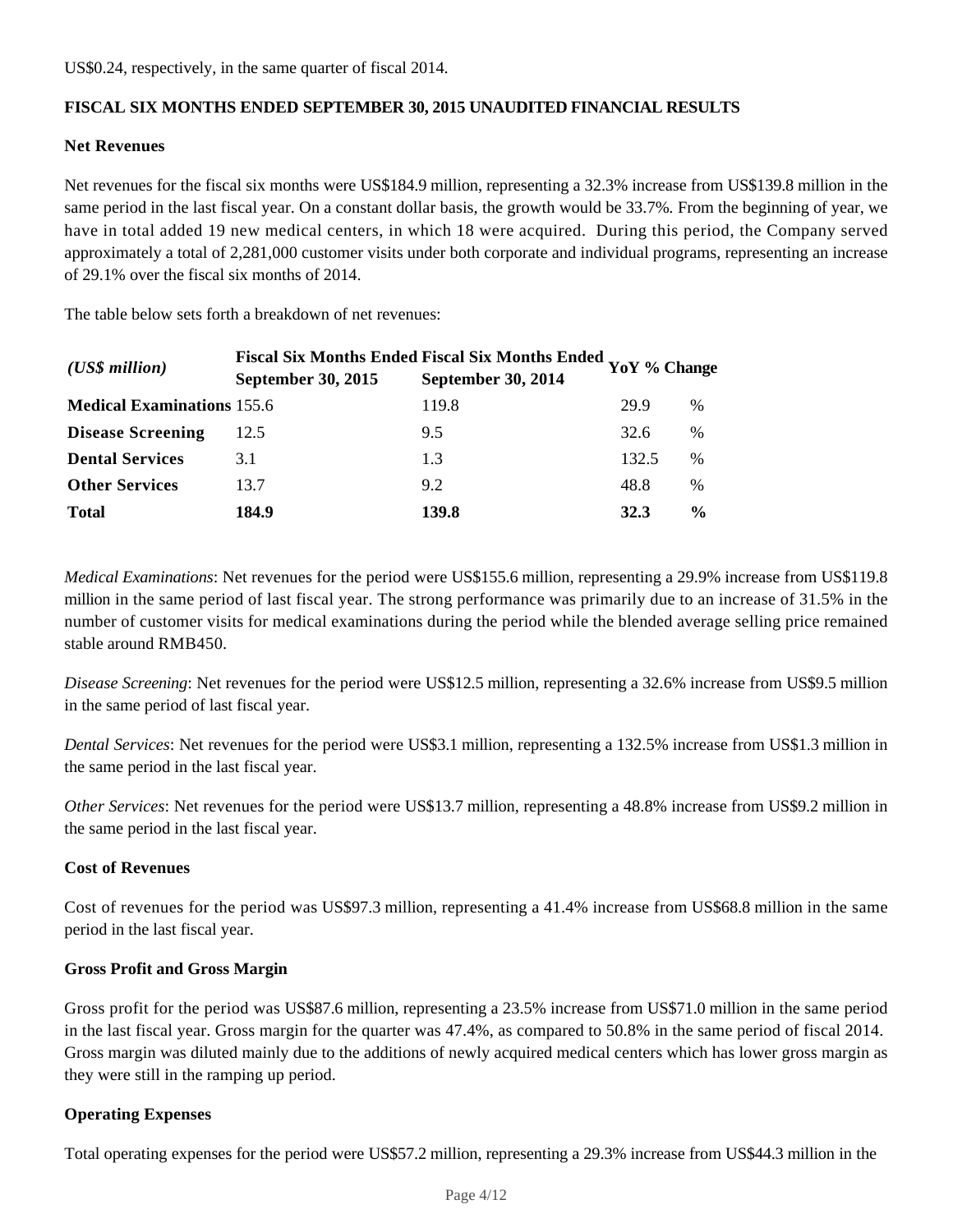same period in the last fiscal year.

# Selling and marketing expenses

Selling and marketing expenses for the period were US\$28.5 million, accounting for 15.4% of total net revenues as compared to 11.8% in the same period in the last fiscal year. The increase in the selling and marketing expenses was mainly due to the expansion of sales and marketing team and the increase in our investment in brand building to further upgrade our high-quality image.

# General and administrative expenses

General and administrative expenses for the period were US\$27.1 million, accounting for 14.6% of total net revenues as compared to 19.5% in the same period in the last fiscal year. Excluding share-based compensation of US\$981,000 for this period and US\$7,625,000 for the same period last year, non-GAAP general and administrative expenses for the period would be US\$26.1 million as compared to US\$19.6 million in the same period in the last fiscal year, which reflected an increase of 32.9%.

#### Research and development expenses

Research and development expenses for the period were US\$1.7 million, accounting for 0.9% of total net revenues as compared to 0.4% in the same period in the last fiscal year.

# **Income from Operations**

Income from operations for the period was US\$30.4 million, representing a 13.8% increase from US\$26.7 million in the same period in the last fiscal year. Excluding share-based compensation of US\$981,000 for this period and US\$7,625,000 for the same period last year, non-GAAP income from operations for the period was US31.4 million as compared to US\$34.3 million, which reflected a decline of 8.6%.

#### **Net Income**

Net income attributable to the Company for the period was US\$22.3 million, representing an increase of 27.8% from US\$17.4 million for the same period in the last fiscal year.

Non-GAAP net income for the period was US\$23.3 million, representing a decline of 7.2% from US\$25.1 million for the same period in fiscal 2014.

#### **Basic and Diluted Earnings per ADS**

Basic and diluted income per ADS attributable to common shareholders were US\$0.32 and US\$0.32, respectively, compared to basic and diluted income per ADS attributable to common shareholders of US\$0.27 and US\$0.26, respectively, in the same period of fiscal 2014.

Non-GAAP basic and diluted income per ADS attributable to common shareholders were US\$0.34 and US\$0.33, respectively, compared to basic and diluted income per ADS attributable to common shareholders of US\$0.39 and US\$0.37, respectively, in the same period of fiscal 2014.

#### **Cash and Working Capital**

As of September 30, 2015, the Company's cash and cash equivalents, restricted cash and term deposit totaled US\$98.4 million, as compared to US\$113.0 million as of June 30, 2015.

The net working capital was totaled US\$74.9 million as of September 30, 2015, with current assets of totaled US\$254.1 million and current liabilities of totaled US\$179.1 million, compared to net working capital of US\$76.4 million as of June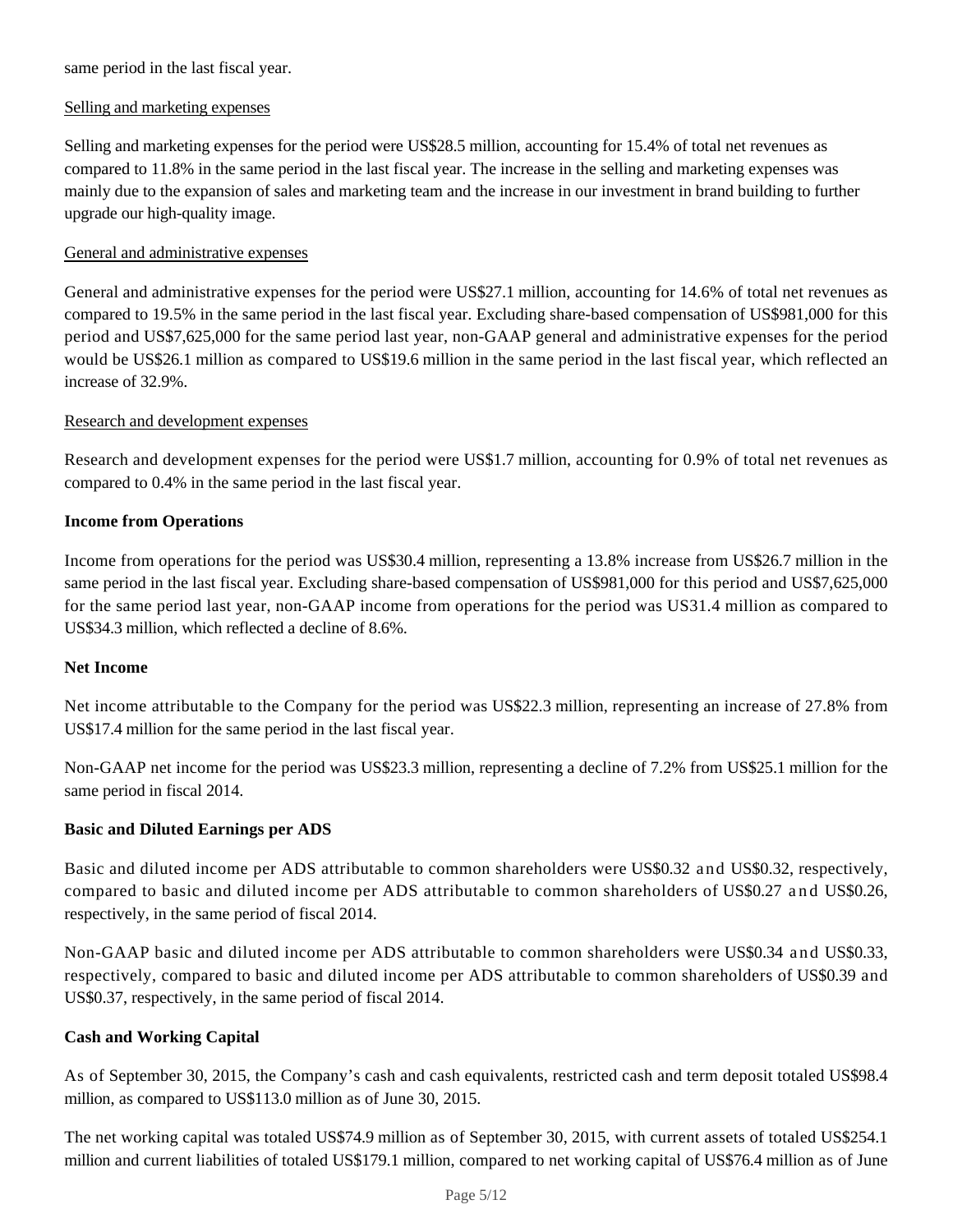30, 2015.

# **Conference Call**

iKang's management will host a conference call at **8:00 am US Eastern Time (9:00 pm Beijing/Hong Kong Time) on December 1, 2015**, to discuss its quarterly results and recent business activities.

To participate in the conference call, please dial the following number five to ten minutes prior to the scheduled conference call time:

| 4001-200-539    |
|-----------------|
| 800-905-927     |
| 1855-298-3404   |
| $+65-6823-2299$ |
| 2883872         |
|                 |

The Company will also broadcast a live audio webcast of the conference call. The webcast will be available at http://ir.ikang.com.

Following the earnings conference call, an archive of the call will be available by dialing:

| China:                  | 4001-842-240      |
|-------------------------|-------------------|
| Hong Kong:              | 800-966-697       |
| <b>United States:</b>   | 1866-846-0868     |
| International:          | $+61-2-9641-7900$ |
| <b>Replay Passcode:</b> | 2883872           |
| <b>Replay End Date:</b> | December 14, 2015 |

# **STATEMENT REGARDING UNAUDITED FINANCIAL INFORMATION**

The unaudited financial information set forth above is subject to adjustments that may be identified when audit work is performed on the Company's year-end financial statements, which could result in significant differences from this unaudited financial information.

# **NON-GAAP FINANCIAL MEASURES**

To supplement our consolidated financial statements which are presented in accordance with U.S. GAAP, we also use non-GAAP operating income, non-GAAP net income and non-GAAP EBITDA as additional non-GAAP financial measures. We present these non-GAAP financial measures because they are used by our management to evaluate our operating performance. We also believe that these non-GAAP financial measures provide useful information to investors and others in understanding and evaluating our consolidated results of operations in the same manner as our management and in comparing financial results across accounting periods and to those of our peer companies.

Reconciliation of non-GAAP operating income, non-GAAP net income and non-GAAP EBITDA to the most directly comparable financial measures calculated and presented in accordance with U.S. GAAP is set forth at the end of this release.

#### **About iKang Healthcare Group, Inc.**

iKang Healthcare Group, Inc. is the largest provider in China's fast growing private preventive healthcare services market, accounting for approximately 13.6% of market share in terms of revenue in calendar year 2014.

Through iKang's integrated service platform and established nationwide network of medical centers and third-party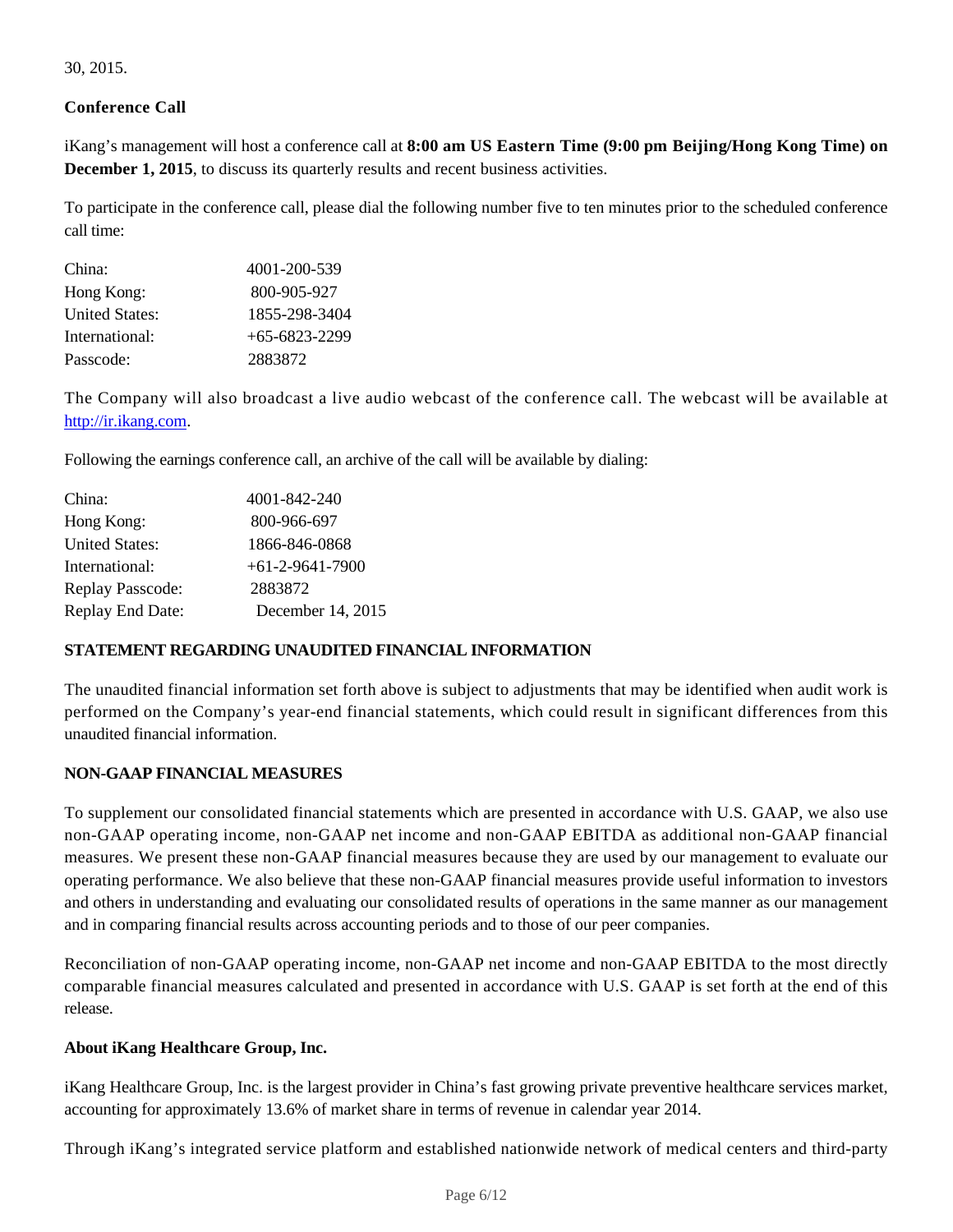service provider facilities, the Company provides comprehensive and high quality preventive healthcare solutions, including a wide range of medical examinations services and value-added services including disease screening and other services. iKang's customers are primarily corporate customers who contract the Company to provide medical examination services to their employees and clients, and pay for these services at pre-negotiated prices. iKang also directly markets its services to individual customers. In the fiscal year ended March 31, 2015, the Company served a total of 3.6 million customer visits under both corporate and individual programs. For the first six months ended September 30, 2015, the Company served a total of 2,281,000 customer visits.

As of November 30, 2015, iKang's nationwide network consisted of  $80^{(1)}$  self-owned medical centers covering 22 of the most affluent cities in China, namely Beijing, Shanghai, Guangzhou, Shenzhen, Chongqing, Tianjin, Nanjing, Suzhou, Hangzhou, Chengdu, Fuzhou, Changchun, Jiangyin, Changzhou, Wuhan, Changsha, Yantai, Yinchuan, Weihai, Weifang and Shenyang, as well as Hong Kong. The Company has also supplemented its self-owned medical center network by contracting with approximately 400 third-party service provider facilities in over 150 cities, which include selected independent medical examination centers and hospitals across all of China's provinces, creating a nationwide network that allows iKang to serve its customers in markets where it does not have self-owned medical centers.

(1) Among the 80 self-owned medical centers, two medical centers are currently operated primarily by the minority shareholders of these medical centers or their parent company.

# **Forward-looking Statements**

This press release contains forward-looking statements. These statements, including management quotes and business outlook, are made under the "safe harbor" provisions of the U.S. Private Securities Litigation Reform Act of 1995. These forward-looking statements can be identified by terminology such as "will," "estimate," "project," "predict," "believe," "expect," "anticipate," "intend," "potential," "plan," "goal" and similar statements. iKang may also make written or oral forward-looking statements in its periodic reports to the U.S. Securities and Exchange Commission, in its annual report to shareholders, in press releases and other written materials and in oral statements made by its officers, directors or employees to third parties. Such statements involve certain risks and uncertainties that could cause actual results to differ materially from those expressed or implied in the forward-looking statements. These forward-looking statements include, but are not limited to, statements about: the Company's goals and strategies; its future business development, financial condition and results of operations; its ability to retain and grow its customer base and network of medical centers; the growth of, and trends in, the markets for its services in China; the demand for and market acceptance of its brand and services; competition in its industry in China; relevant government policies and regulations relating to the corporate structure, business and industry; fluctuations in general economic and business conditions in China. Further information regarding these and other risks is included in iKang's filing with the Securities and Exchange Commission. iKang undertakes no duty to update any forward-looking statement as a result of new information, future events or otherwise, except as required under applicable law.

# **IKANG HEALTHCARE GROUP, INC.**

# **CONDENSED CONSOLIDATED BALANCE SHEETS**

**(In thousands of US dollars, except share data and per share data, or otherwise noted) (Unaudited)**

> As of As of March 31, September 30, 2015 2015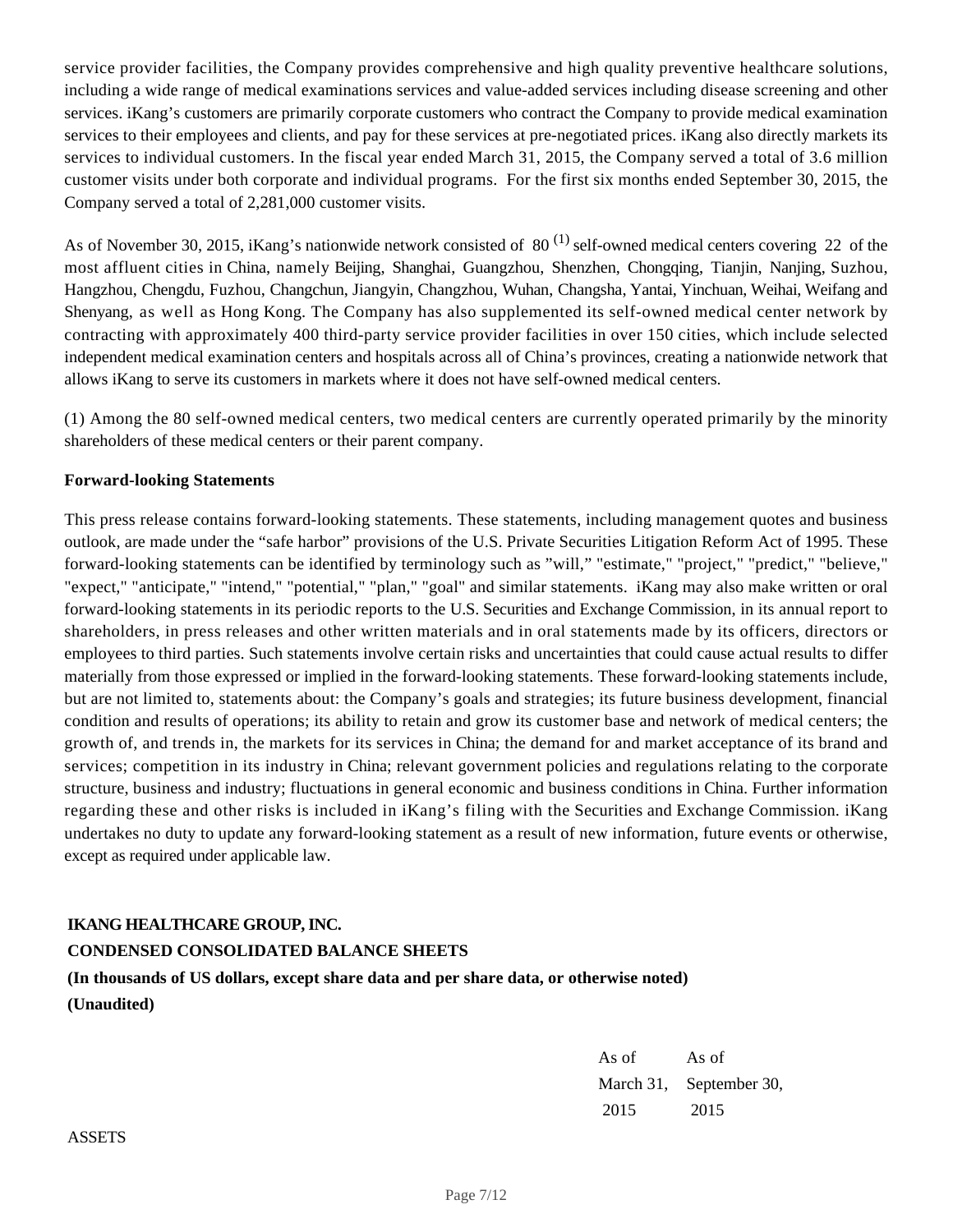| Current assets:                                                            |           |           |
|----------------------------------------------------------------------------|-----------|-----------|
| Cash and cash equivalents                                                  | \$97,336  | \$60,774  |
| Restricted cash                                                            | 54,417    | 32,299    |
| Term deposit                                                               | 14,621    | 5,289     |
| Accounts receivable, net of allowance for doubtful accounts of \$8,055     |           |           |
| and \$9,806 as of March 31, 2015 and September 30, 2015, respectively      | 59,650    | 99,946    |
| Inventories                                                                | 2,661     | 3,277     |
| Deferred tax assets-current                                                | 5,949     | 5,643     |
| Prepaid expenses and other current assets                                  | 44,031    | 46,858    |
| Total current assets                                                       | \$278,665 | \$254,086 |
| Property and equipment, net                                                | \$105,022 | \$123,840 |
| Acquired intangible assets, net                                            | 30,634    | 37,714    |
| Goodwill                                                                   | 72,101    | 102,864   |
| Long-term investment                                                       | 129       | 20,550    |
| Deferred tax assets-non-current                                            | 2,212     | 3,529     |
| Rental deposit and other non-current assets                                | 10,238    | 11,861    |
| <b>TOTAL ASSETS</b>                                                        | \$499,001 | \$554,444 |
| <b>LIABILITIES AND EQUITY</b>                                              |           |           |
| Current liabilities:                                                       |           |           |
| Accounts payable (including accounts payable of the consolidated VIEs      |           |           |
| without recourse to iKang Healthcare Group, Inc. of \$19,530               |           |           |
| and \$29,681 of March 31, 2015 and September 30, 2015, respectively)       | \$23,526  | \$ 34,281 |
| Accrued expenses and other current liabilities (including accrued expenses |           |           |
| and other current liabilities of the consolidated VIEs without recourse    |           |           |
| to iKang Healthcare Group, Inc. of \$30,631 and \$30,909 of March 31, 2015 |           |           |
| and September 30, 2015, respectively)                                      | 36,790    | 36,286    |
| Income tax payable (including income tax payable of the consolidated VIEs  |           |           |
| without recourse to iKang Healthcare Group, Inc. of \$6,254 and            |           |           |
| \$7,443 of March 31, 2015 and September 30, 2015, respectively)            | 7,539     | 10,994    |
| Deferred revenues (including deferred revenues of the consolidated VIEs    |           |           |
| without recourse to iKang Healthcare Group, Inc. of \$31,786 and           |           |           |
| \$47,313 of March 31, 2015 and September 30, 2015, respectively)           | 38,457    | 52,849    |
| Deferred government subsidy-current (including deferred government         |           |           |
| subsidy-current of the consolidated VIEs without recourse to iKang         |           |           |
| Healthcare Group, Inc. of \$63 and \$15 of March 31, 2015 and              |           |           |
| September 30, 2015, respectively)                                          | 63        | 15        |

Short term borrowings (including short term borrowings of the consolidated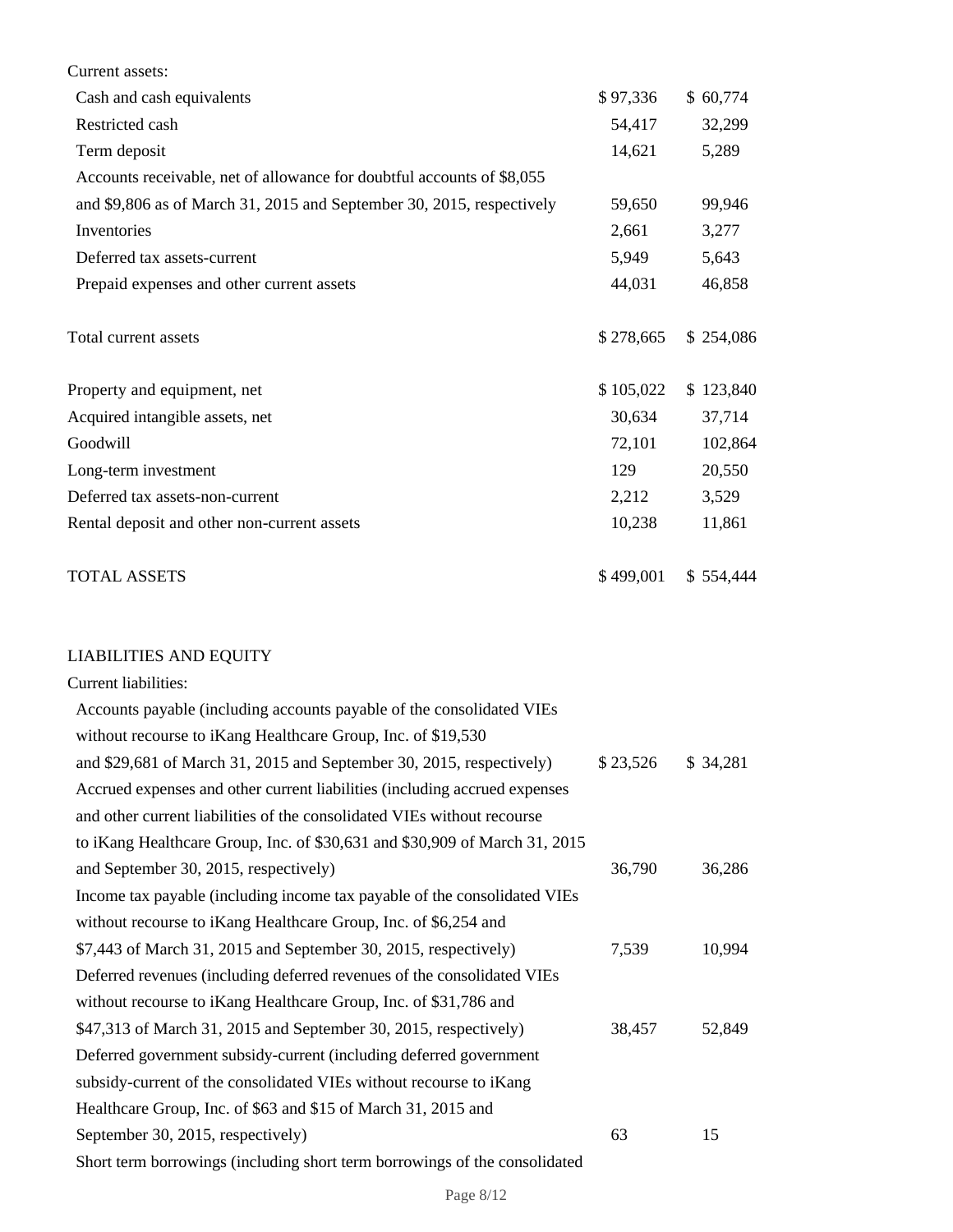| VIEs without recourse to iKang Healthcare Group, Inc. of \$56,772     |                     |        |
|-----------------------------------------------------------------------|---------------------|--------|
| and $$44,699$ of March 31, 2015 and September 30, 2015, respectively) | 56,772              | 44.699 |
|                                                                       |                     |        |
| Total current liabilities                                             | \$163,147 \$179,124 |        |

#### **IKANG HEALTHCARE GROUP, INC.**

# **CONDENSED CONSOLIDATED BALANCE SHEETS - continued (In thousands of US dollars, except share data and per share data, or otherwise noted)**

**(Unaudited)**

|                                                                          | As of     | As of         |
|--------------------------------------------------------------------------|-----------|---------------|
|                                                                          | March 31, | September 30, |
|                                                                          | 2015      | 2015          |
| Deferred tax liabilities-non-current (including deferred tax liabilities |           |               |
| non-current of the consolidated VIEs without recourse to iKang           |           |               |
| Healthcare Group, Inc. of \$6,670 and \$9,533 of March 31, 2015 and      |           |               |
| September 30, 2015, respectively)                                        | \$7,506   | \$9,896       |
| <b>TOTAL LIABILITIES</b>                                                 | \$170,653 | \$189,020     |
|                                                                          |           |               |
| Equity:                                                                  |           |               |
| Total iKang Healthcare Group, Inc. shareholders' equity                  | \$319,130 | \$349,083     |
| Non-controlling interests                                                | \$9,218   | \$16,341      |
| <b>TOTAL EQUITY</b>                                                      | \$328,348 | \$ 365,424    |
| TOTAL LIABILITIES AND EQUITY                                             | \$499,001 | \$554,444     |

# **IKANG HEALTHCARE GROUP, INC. CONDENSED CONSOLIDATED STATEMENTS OF OPERATIONS (In thousands of US dollars, except share data and per share data, or otherwise noted) (Unaudited)**

Three- month periods Six- month periods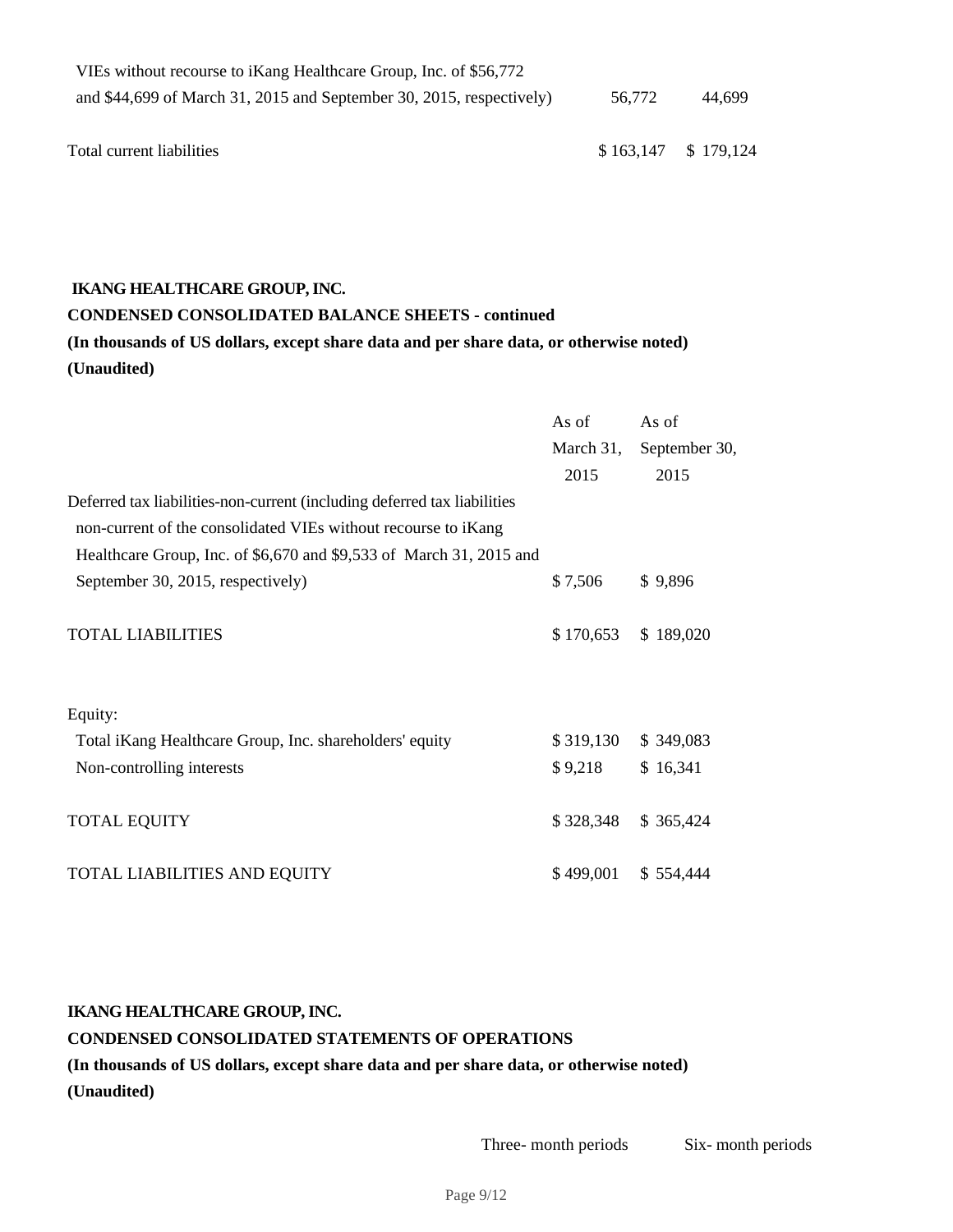|                                                                     | ended September 30 |          | ended September 30 |                                    |  |  |
|---------------------------------------------------------------------|--------------------|----------|--------------------|------------------------------------|--|--|
|                                                                     | 2014               | 2015     | 2014               | 2015                               |  |  |
| Net revenues                                                        | \$79,627           | \$98,642 | \$139,791          | \$184,939                          |  |  |
| Cost of revenues                                                    | 37,722             | 53,152   | 68,817             | 97,304                             |  |  |
| Gross profit                                                        | \$41,905           | \$45,490 | \$70,974           | \$87,635                           |  |  |
| Operating expenses:                                                 |                    |          |                    |                                    |  |  |
| Selling and marketing expenses                                      | \$9,566            | \$14,453 | \$16,490           | \$28,484                           |  |  |
| General and administrative expenses                                 | 10,983             | 14,101   | 27,254             | 27,068                             |  |  |
| Research and development expenses                                   | 297                | 961      | 521                | 1,678                              |  |  |
| Total operating expenses                                            | \$20,846           | \$29,515 | \$44,265           | \$57,230                           |  |  |
| Income from operations                                              | \$21,059           | \$15,975 | \$26,709           | \$30,405                           |  |  |
| Loss from forward contracts                                         |                    |          | (8)                | $\mathcal{E}$<br>$\qquad \qquad -$ |  |  |
| Interest expense                                                    | 859                | 393      | 1,313              | 789                                |  |  |
| Interest income                                                     | 283                | 108      | 348                | 294                                |  |  |
| Other income                                                        | 883                |          | 883                |                                    |  |  |
| Income before income tax expenses and gain from                     |                    |          |                    |                                    |  |  |
| equity method investment                                            | \$21,366           | \$15,690 | \$26,619           | \$29,910                           |  |  |
| Income tax expenses                                                 | 5,679              | 4,174    | 9,328              | 7,957                              |  |  |
| Gain from equity method investment                                  |                    |          | 521                | $\qquad \qquad -$                  |  |  |
| Net income                                                          | \$15,687           | \$11,516 | \$17,812           | \$21,953                           |  |  |
| Less: Net income/(loss) attributable to non-controlling<br>interest | 200                | (107)    | 378                | (332)                              |  |  |
| Net income attributable to iKang Healthcare Group, Inc.             | \$15,487           | \$11,623 | \$17,434           | \$22,285                           |  |  |
| Deemed dividend to preferred shareholders                           |                    |          | 100                |                                    |  |  |
| Undistributed earnings allocated to preferred shareholders          |                    |          | 201                |                                    |  |  |
| Net income attributable to common shareholders                      |                    |          |                    |                                    |  |  |
| of iKang Healthcare Group, Inc.                                     | \$15,487           | \$11,623 | \$17,133           | \$22,285                           |  |  |
| Net income per share attributable to common shareholders            |                    |          |                    |                                    |  |  |
| of iKang Healthcare Group, Inc.                                     |                    |          |                    |                                    |  |  |
| <b>Basic</b>                                                        | \$0.47             | \$0.34   | \$0.54             | \$0.65                             |  |  |
| Diluted                                                             | \$0.45             | \$0.33   | \$0.52             | \$0.63                             |  |  |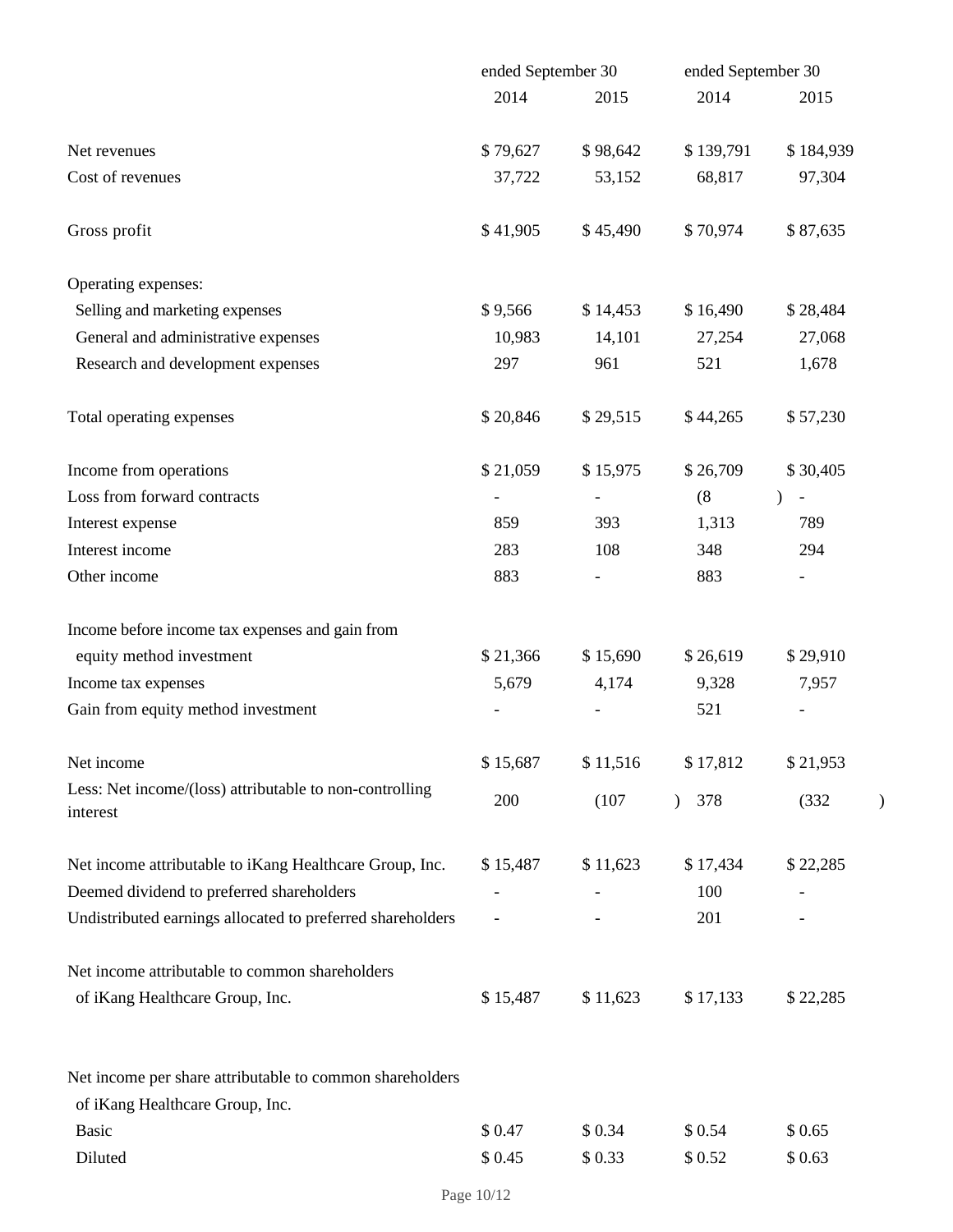| Net income per ADS (one common share equals to two<br>ADS <sub>s</sub> ) |        |         |        |        |
|--------------------------------------------------------------------------|--------|---------|--------|--------|
| Basic                                                                    | \$0.24 | \$ 0.17 | \$0.27 | \$0.32 |
| Diluted                                                                  | \$0.23 | \$0.17  | \$0.26 | \$0.32 |
|                                                                          |        |         |        |        |
|                                                                          |        |         |        |        |
| Weighted average shares used in calculating net income                   |        |         |        |        |

| per common share |  |                                                   |  |
|------------------|--|---------------------------------------------------|--|
| Basic            |  | 32,752,409 34,361,539 31,493,935 34,361,539       |  |
| Diluted          |  | 34,186,773   35,218,237   32,807,038   35,231,324 |  |

# **IKANG HEALTHCARE GROUP, INC.**

# **RECONCILIATION OF GAAP AND NON-GAAP RESULTS**

# **(In thousands of US dollars, except share data and per share data, or otherwise noted) (Unaudited)**

|                                                                 | Three- month periods Six- month periods |                                         |                     |                   |
|-----------------------------------------------------------------|-----------------------------------------|-----------------------------------------|---------------------|-------------------|
|                                                                 |                                         | ended September 30 ended September 30   |                     |                   |
|                                                                 | 2014                                    | 2015                                    | 2014                | 2015              |
| Income from operations                                          | \$21,059                                | \$15,975                                | \$26,709            | \$30,405          |
| Add:                                                            |                                         |                                         |                     |                   |
| Share-based compensation expenses                               | 649                                     | 489                                     | 7,625               | 981               |
| Non-GAAP operating income                                       | \$21,708                                |                                         | $$16,464$ $$34,334$ | \$31,386          |
| Net income attributable to iKang Healthcare Group, Inc.<br>Add: | \$15,487                                | \$11,623                                |                     | \$17,434 \$22,285 |
| Share-based compensation expenses                               | 649                                     | 489                                     | 7,625               | 981               |
| Non-GAAP net income                                             |                                         | $$16,136$ $$12,112$ $$25,059$ $$23,266$ |                     |                   |
| Income from operations                                          | \$21,059                                | \$15,975                                | \$26,709            | \$30,405          |
| Add:                                                            |                                         |                                         |                     |                   |
| Depreciation and amortization                                   | 4,976                                   | 7,618                                   | 8,654               | 14,394            |
| Share-based compensation expenses                               | 649                                     | 489                                     | 7,625               | 981               |